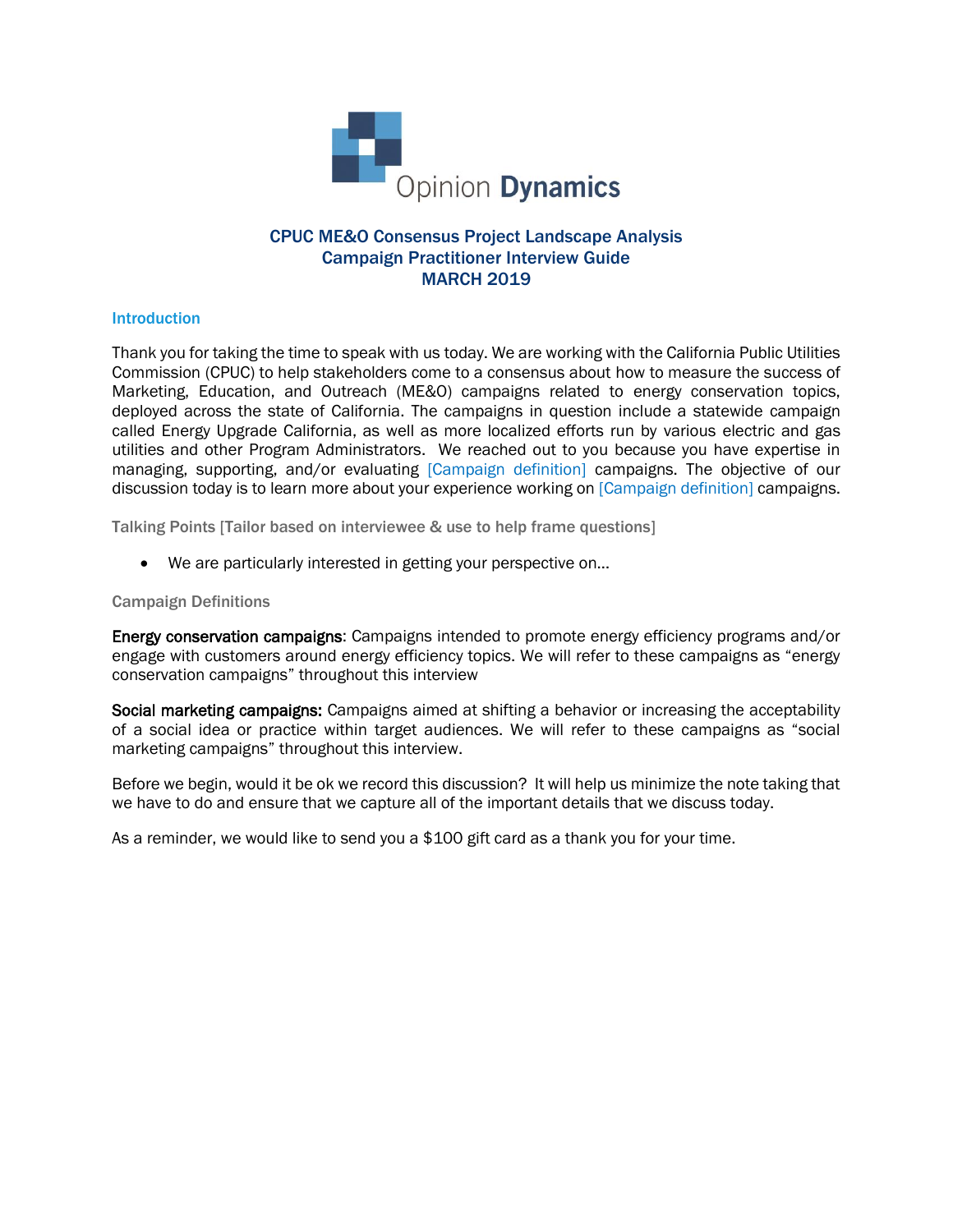### Roles and Responsibilities

- 1. To start, could you please describe your organization and your role at your organization?
- 2. Can you please describe your experience [managing/supporting/evaluating/researching] marketing campaigns? [Probe for experience with energy and social marketing campaigns; experience with campaigns that involve umbrella/subsidiary brands (example MLB)].
	- a. What were the key objectives of these campaign(s) [Probe: behavioral change objectives]
	- b. What role did you play in supporting these campaign(s)?
	- c. What were the key outcomes of these campaign(s)?
	- d. Which campaigns do you feel were the most successful? What were the objectives of those campaigns? What made them successful?

Now I would like to ask you some detailed questions about measuring campaign success. For these questions, we would like you to think about [describe campaign selection] from here on, we will refer to this campaign as "the campaign."

## Campaign Metrics and Effectiveness

- 3. How did you measure the success of the campaign?
	- a. What aspects of this approach worked well? What challenges did you face?
	- b. What aspects of this approach would you choose to improve in the future? How would you suggest improving this approach?
- 4. Did you use any metrics or Key Performance Indicators (KPIs) to measure the success of the campaign?
	- a. Metric Selection Approach Details
		- i. Who was involved in selecting these metrics?
		- ii. Was there a specific person or people who were most influential on the metric selection process?
		- iii. Is there anything about your metric selection approach that you would change in the future? How would you suggest changing this approach?
	- b. Metrics Details
		- i. Which metrics did you use? [PROBE: Did you use any metrics intended to measure behavior change?]
		- ii. Why did you select these metrics? [PROBE: If relevant, where did "rules of thumb come from?"]
		- iii. Did these metrics vary at all by campaign channel? If so, how did they vary?
		- iv. How frequently did you measure or track these metrics?
		- v. Which metrics did you find to be most useful for measuring campaign success? Why?
		- vi. Which metrics did you find to be least useful for measuring campaign success? Why?
- 5. What methodology did you use to measure the success of this campaign(s)? [PROBE: Did you use surveys, interviews, secondary or market data, modeling, or other types of methodological approaches?]
	- a. What aspects of these approaches worked well? What challenges did you face? [PROBE: Did you face any challenges with teasing out the effects of the campaign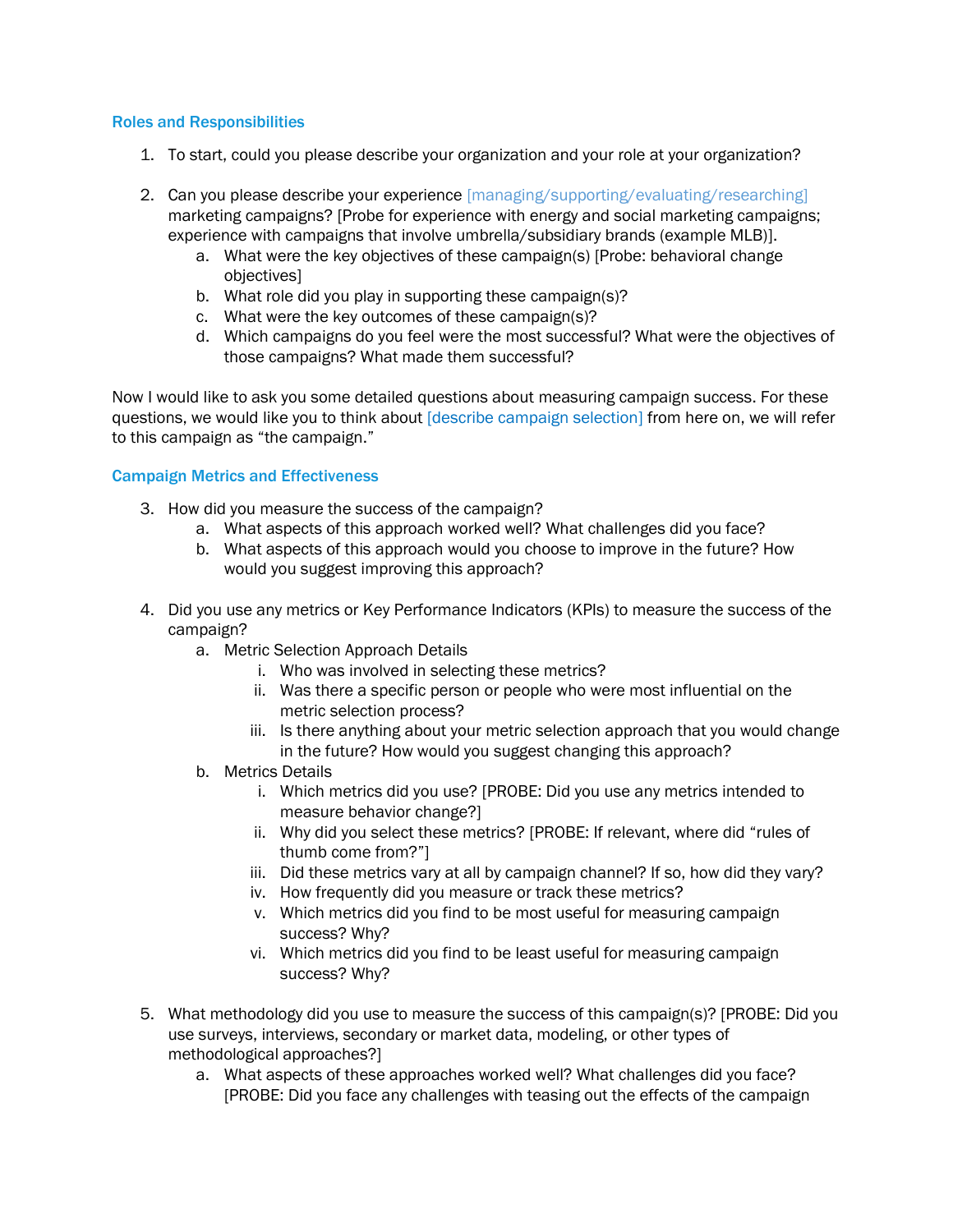from other factors that may influence attitudinal changes, behavior changes, or other outcomes of interest]

- b. What aspects of these approaches would you choose to improve in the future? How would you suggest improving these approaches?
- 6. Did you develop benchmarks, goals, or success criteria to measure progress against these metrics? [GIVE EXAMPLES: 25% awareness among target audience or 1% CTR]
	- a. Which metrics did you develop benchmarks for?
	- b. How did you determine the benchmarks? (Past performance internally and/or compared to other similar campaigns, marketing industry standards, etc) [PROBE: IF RELEVANT, where did "rules of thumb come from?"]
	- c. What factors did you consider when developing these success criteria?
	- d. [IF APPROPRIATE] Would you be willing to share these success criteria with us?
- 7. Thinking bigger picture, how do you think about the relationship between marketing objectives, activities, metrics, goals, and/or outcomes relative to the larger campaign marketing strategy or strategic marketing plan, if at all? (Please describe) [IF NEEDED: Describe the "marketing funnel"]
	- a. How did you develop this marketing plan?
	- b. Did you use any research or theories about customer behavior change inform your metric selection? (Please describe)
	- c. Why did you select this theory or research?

I would like to wrap up our interview by asking you to reflect on your overall involvement with marketing campaign(s)

## Social and Energy Marketing Campaign Best Practices

- 8. What advice would you give to others looking to evaluate similar campaigns based on your own experience managing, supporting, or evaluating campaigns?
	- a. What advice would you give to others looking to measure the success of these campaigns?
- 9. Are there any aspects or characteristics of [Campaign definition] campaigns that are unique from traditional campaigns that should be considered in decisions about measuring the success of these campaigns? [IF RELEVANT, ground in examples (Toyota vs. Aliso Canyon)]
	- a. What aspect of measuring the success of [Campaign definition] campaigns have you found to be most challenging?
	- b. What aspects have you found to be the most straightforward?
- 10. Do you believe that the size of a campaign budget correlates with brand awareness and/or behavior change outcomes? ie – Do you think there is a general rule of thumb around the budget that a social marketing campaign needs to spend to achieve brand awareness and/or behavior change? Generally speaking, what is that threshold? [IF NEEDED: Some stakeholders in California do not feel that the statewide ME&O campaign has been allocated enough budget to move the needle on the behavior change, others disagree.] [PROBE: If relevant, where did "rules of thumb come from?"]
	- a. Do you feel that you had sufficient budget to achieve your campaign objectives? Why or why not?